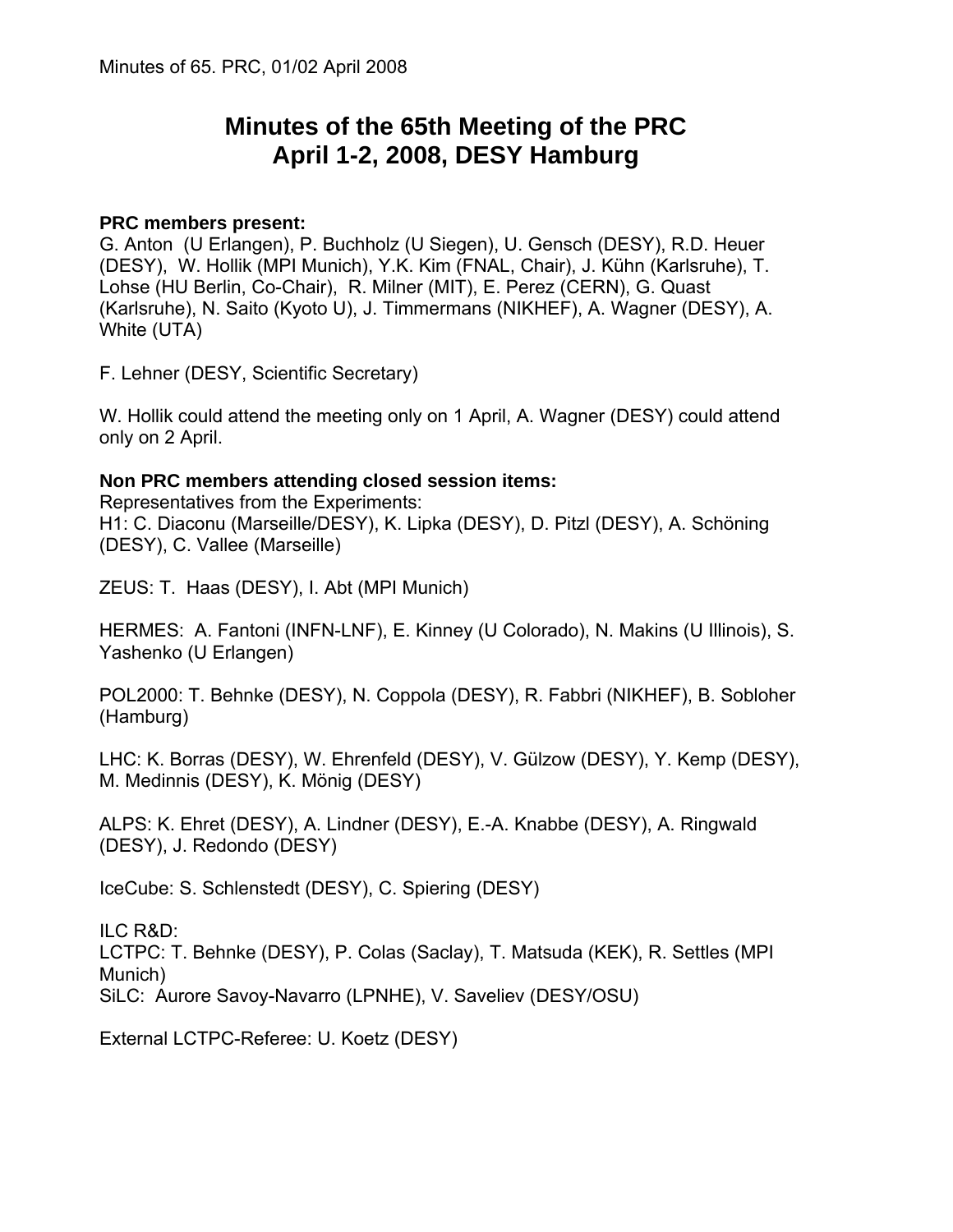## **The PRC reviewed the following documents:**

- Astroparticle Physics Report to the 65. PRC, 1-2 April 2008, DESY Hamburg
- Status of the ALPS Experiment Report to the 65. PRC, 1-2 April, 2008, DESY Hamburg
- SiLC Status Report to the 65. PRC, 1-2. April, 2008, DESY Hamburg
- TPC R&D for a Linear Collider Detector Status Report from the LCTPC Collaboration to the 65. PRC, 1-2 April 2008, DESY Hamburg

All PRC Reports are available at the PRC web page [http://prc.desy.de](http://prc.desy.de/)

# **Agenda**

# **Open session: 1 April 2008, Main Auditorium**

| DESY - Overview and Vision                                                                                         | R.-D. Heuer (DESY)                                                               |
|--------------------------------------------------------------------------------------------------------------------|----------------------------------------------------------------------------------|
| H1<br><b>ZEUS</b><br><b>HERMES</b>                                                                                 | K. Lipka (DESY)<br>T. Schörner-Sadenius (U Hamburg)<br>S. Yaschenko (U Erlangen) |
| <b>ALPS</b>                                                                                                        | A. Lindner (DESY)                                                                |
| <b>LHC Experiments</b><br><b>ATLAS</b><br><b>CMS</b><br>LHC Computing: A National Analysis Facility Y. Kemp (DESY) | W. Ehrenfeld (U Hamburg/DESY)<br>K. Borras (DESY)                                |
| Astroparticle Physics @ DESY                                                                                       | C. Spiering (DESY)                                                               |
| ILC Detector R&D:<br><b>TPC</b><br><b>SiLC</b>                                                                     | T. Matsuda (KEK)<br>A. Savoy-Navarro (LPNHE)                                     |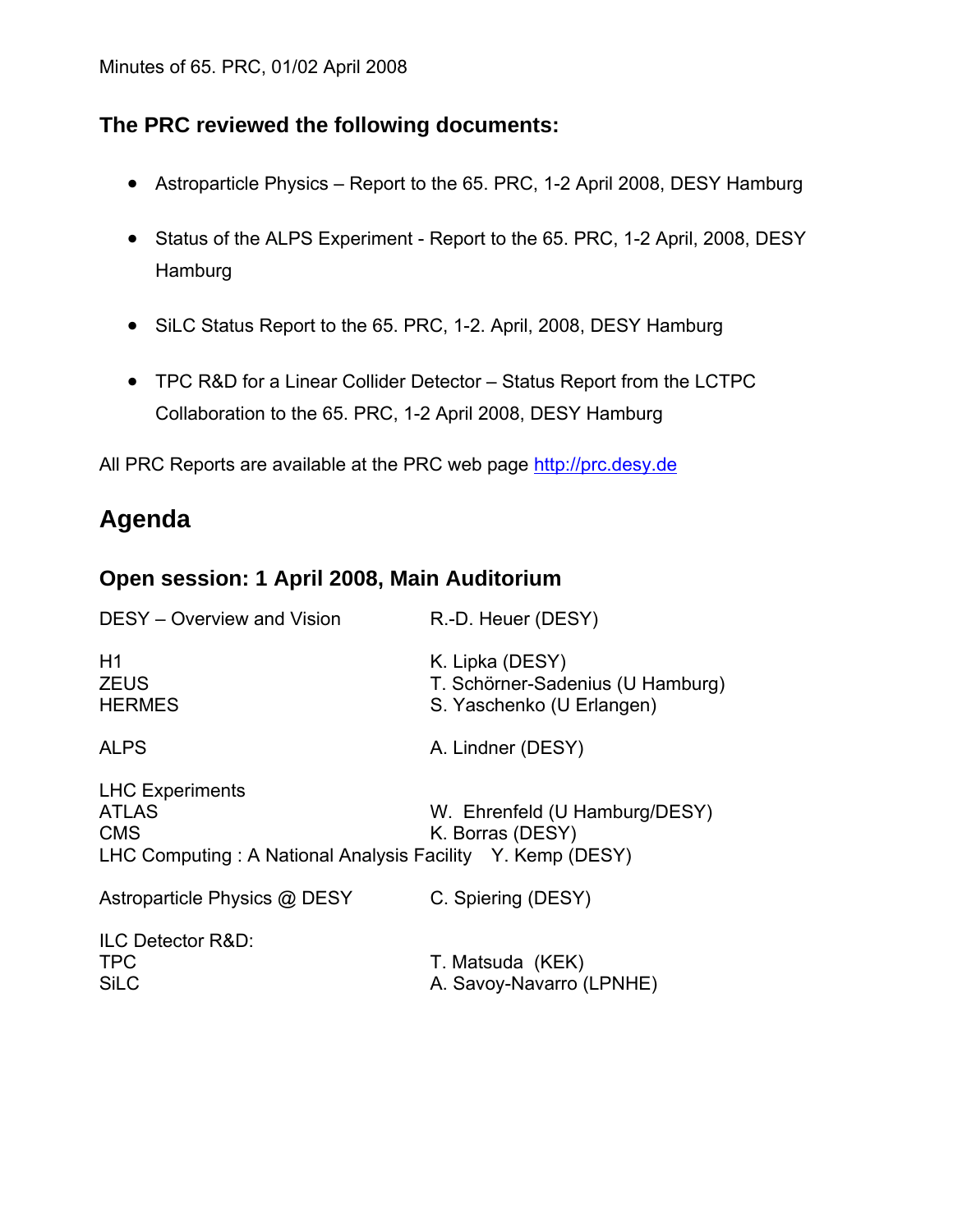# **Closed Sessions: April 1-2, 2008, Seminar room 1**

Item 1: Approval of the minutes and matters arising from last meeting Item 2: News from the Laboratory Item 3: Review of LHC Experiments 3. 1. Review of ATLAS 3. 2. Review of CMS 3. 3. Review of Computing Item 4: ILC Detector R&D 4. 1. Review of the LCTPC Collaboration 4. 2. Review of the SiLC Collaboration Item 5: Review of HERA Experiments 5. 1. Review of H1 5. 2. Review of ZEUS 5. 3. Review of HERMES 5. 4. Review of POL2000 Item 6: Proposal of a Lepton-Nucleon Scattering Experiment at DORIS Item 7: Review of ALPS Item 8: Review of Astroparticle Physics Item 9: AOB

### **Item 1: Approval of the minutes and matters arising from the last meeting**

The minutes of the 64<sup>th</sup> DESY PRC meeting were accepted with minor changes. The PRC welcomed the new members E. Perez (CERN) and A. White (UTA). The PRC welcomed also F. Lehner (DESY) as new PRC Scientific Secretary.

### **Item 2: News from the Laboratory**

The news from the laboratory was presented by Rolf Heuer. The Directorate consists of the Chair of the Boards of Directors, the Director in charge of High Energy Physics and Astroparticle Physics, the Director of the Accelerator Division, the Director in charge of Photon Science, and the Director of Administration. We expect the new Chair to take over from Albrecht Wagner by the end of this year or spring next year. The appointment of the Director in charge of High Energy Physics and Astroparticle Physics is expected this summer.

PETRA III made an enormous progress and the whole project is on time and on budget. Regarding XFEL, Russia officially committed to contribute 250M Euro and various in-kind contributions from other countries are expected. The project is in good shape technically, but political and administrative problems will likely cause a delay. Ground breaking is expected this fall at the earliest. FLASH made a new record, reaching 1 GeV. The beam availability of 97% provided a good demonstration of running a superconducting linac.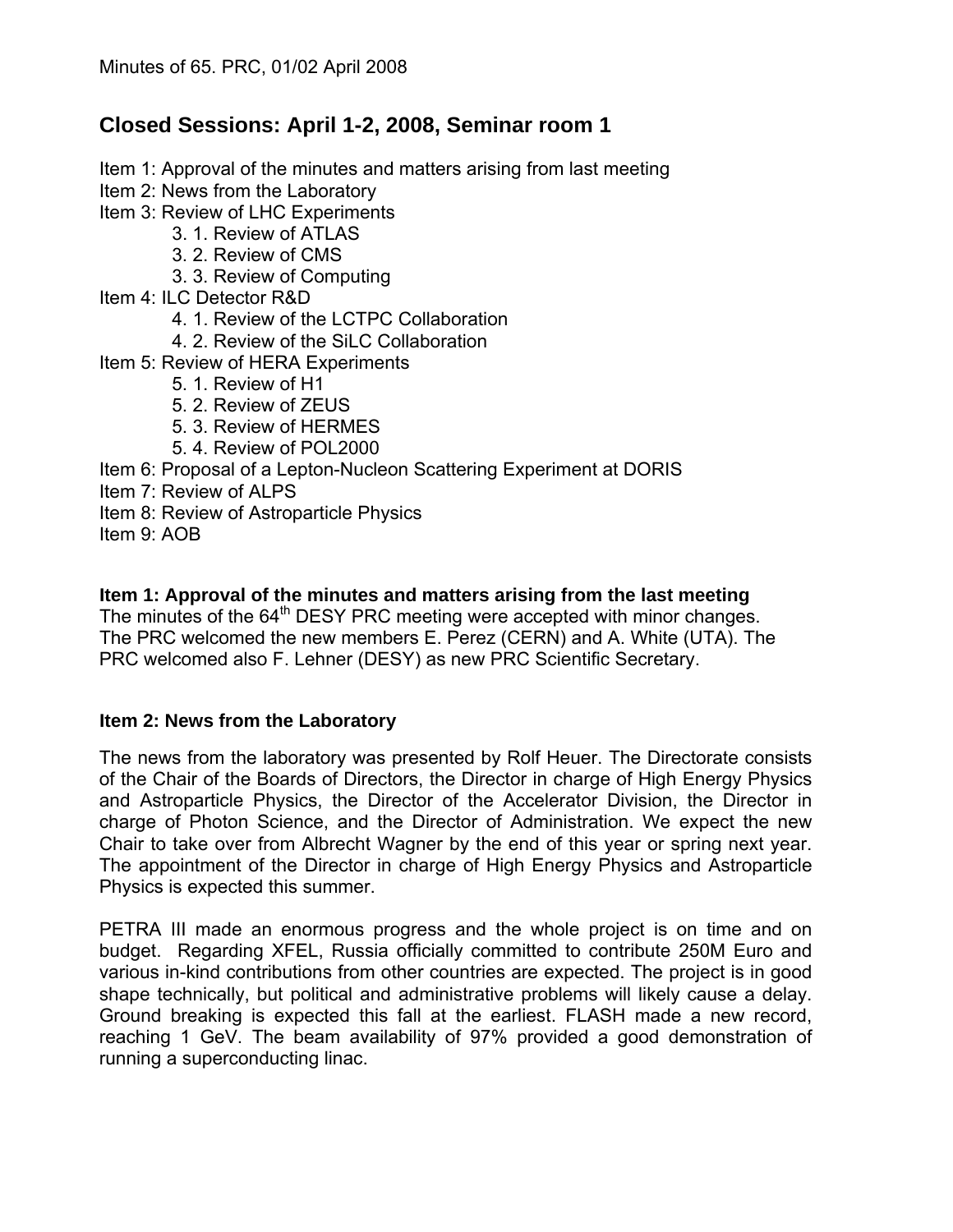The Helmholtz Alliance "Physics at the Terascale" has started to work with a successful Kick-off meeting at Hamburg with about 300 participants. In the management, one of the Scientific Coordinators has changed. The first phase of recruitment of Fellows has been completed in the theory sector and is ongoing in the experimental sector. There has been a good progress in new appointments in the area of particle physics phenomenology, theoretical astroparticle physics, accelerator physics, and young investigator positions.

Although the DESY budget in particle physics and astroparticle physics for the current funding period is tight DESY can profit from additional funding opportunities in Germany and Europe. They include a BMBF fund for improving Germany's visibility at CERN, and EU funds for superconducting cavity, detector, and accelerator R&D.

The second five-year cycle within the Helmholtz Association for the Program Oriented Funding covers the period between 2010 and 2014. The proposal for this cycle is due November 30, 2008. The proposal will be reviewed spring 2009 and decision will be made summer 2009.

### **Item 3: Review of LHC Experiments**

All LHC components are installed and cooling down to an operation temperature of 2K is underway. The LHC schedule expects to close the beam pipes by mid June and start then with first injections. The last missing pieces of the detectors were lowered into the pits and installation of cabling and electronics is coming to an end.

### **3.1 Review of Atlas**

K. Mönig reported in the closed session on the manpower status for ATLAS. The group has members from Hamburg and Zeuthen with many of them still active on HERA experiments and ILC. Close collaboration exist with IT-Departments in Hamburg and Zeuthen, University of Hamburg (Junior Professor J. Haller) and Humboldt University Berlin (Prof. H. Kolanowski, Prof. H. Lacker and Prof. T. Lohse). In addition, two Helmholtz Young Investigator groups (P. Bechtle and U. Husemann) exist. All together, the group consists of 28 physicists (staff plus fellows), most of them working part time for ATLAS. The tasks at ATLAS are usually common projects among DESY and the two university groups. K. Mönig presented the breakdown of manpower that is available for service tasks in Trigger (configuration & monitoring), MC interfaces, fast shower simulations, GRID computing, tau-reconstruction and ALFA, the absolute luminosity monitor for ATLAS.

E. Perez presented the ATLAS referee's report for J. Timmermans and herself. Since the last PRC meeting the group has grown again and is now joined by a new Young Investigator (U. Husemann). The work of the "extended DESY" group (DESY+U Hamburg + HU Berlin) on trigger configuration & monitoring has a very high visibility with co-convenors from U Hamburg. A new activity that will be started soon by the new Young Investigator is Pixel R&D for sLHC. Work on ALFA, the absolute luminosity monitor for ATLAS, with the aim to determine the luminosity with 1-2%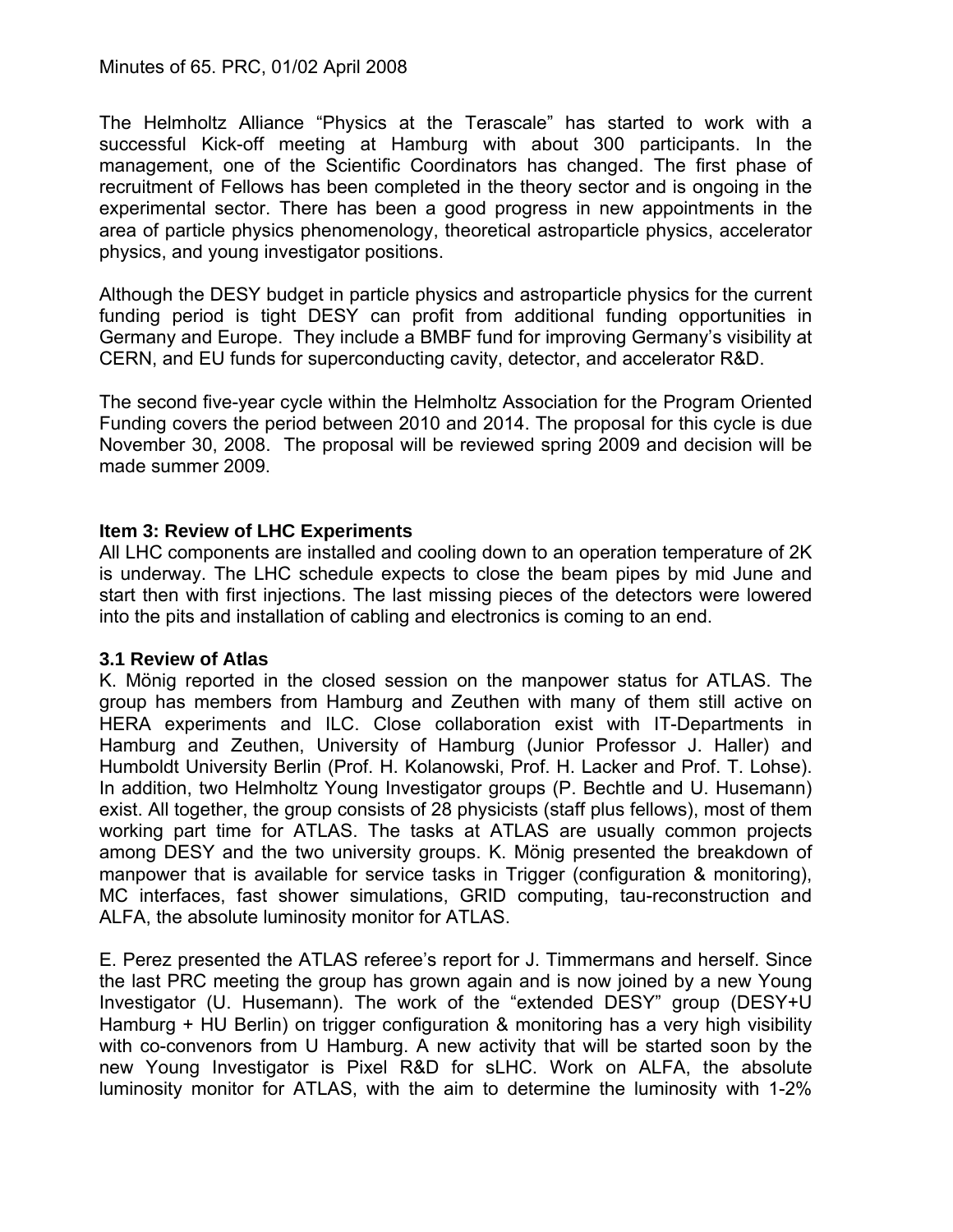uncertainty, is progressing well. Moreover, the group had already significant contributions to physics activities. E. Perez concluded that the group has reached a critical mass allowing for major contributions to the experiment.

The PRC continued the discussion in the closed session.

### **3.2 Review of CMS**

K. Borras reported on the activities and manpower situation of the DESY CMS group. The group is involved in technical coordination, higher level trigger & data quality monitoring, CASTOR calorimeter, computing & software developments and physics studies with a total of 28 physicists.

E. Perez presented the referee report for J. Timmermans and herself. The CMS group has reached the critical mass for allowing major contributions with high visibility in CMS. The group is engaged in many activities mostly driven by the HERA experience of the people. Over the past month the group could focus more on consolidation rather than developing new activities. Overall, the contributions of the DESY group are highly visible within CMS and as such acknowledged by the CMS management.

The PRC continued the discussion in the closed session.

*The PRC notes that both the ATLAS and CMS groups at DESY have reached the "critical mass" which allows for major contributions to each experiment. Important contributions to both experiments have already been acknowledged by the ATLAS and CMS managements. The ATLAS and CMS groups have a good and fruitful collaboration with local Universities in Hamburg and Berlin. The PRC congratulates the LHC groups at DESY and the laboratory management for these achievements. However, the PRC is concerned that with high M & O costs and a tight travel budget, the laboratory may not be able to support the necessary expertise on the CERN site during the commissioning phase of the experiments. We recommend that concerning the pre-sLHC effort, both experiments focus on their currently committed areas and do not expand these further.* 

### **3.3 Review of Computing/NAF**

There was no contribution by NAF in the closed session.

The referee report was presented by J. Timmermans on behalf of E. Perez and himself. The National Analysis Facility for German LHC and ILC groups is considered as strategic part of the Helmholtz Alliance with the aim to provide best possible infrastructure and tools, join forces, and create synergies among German scientists. The planned size corresponds to about 1.5 average Tier-2 center. Key parts are already in place with first external users by mid-April.

The PRC continued the discussion in the closed session.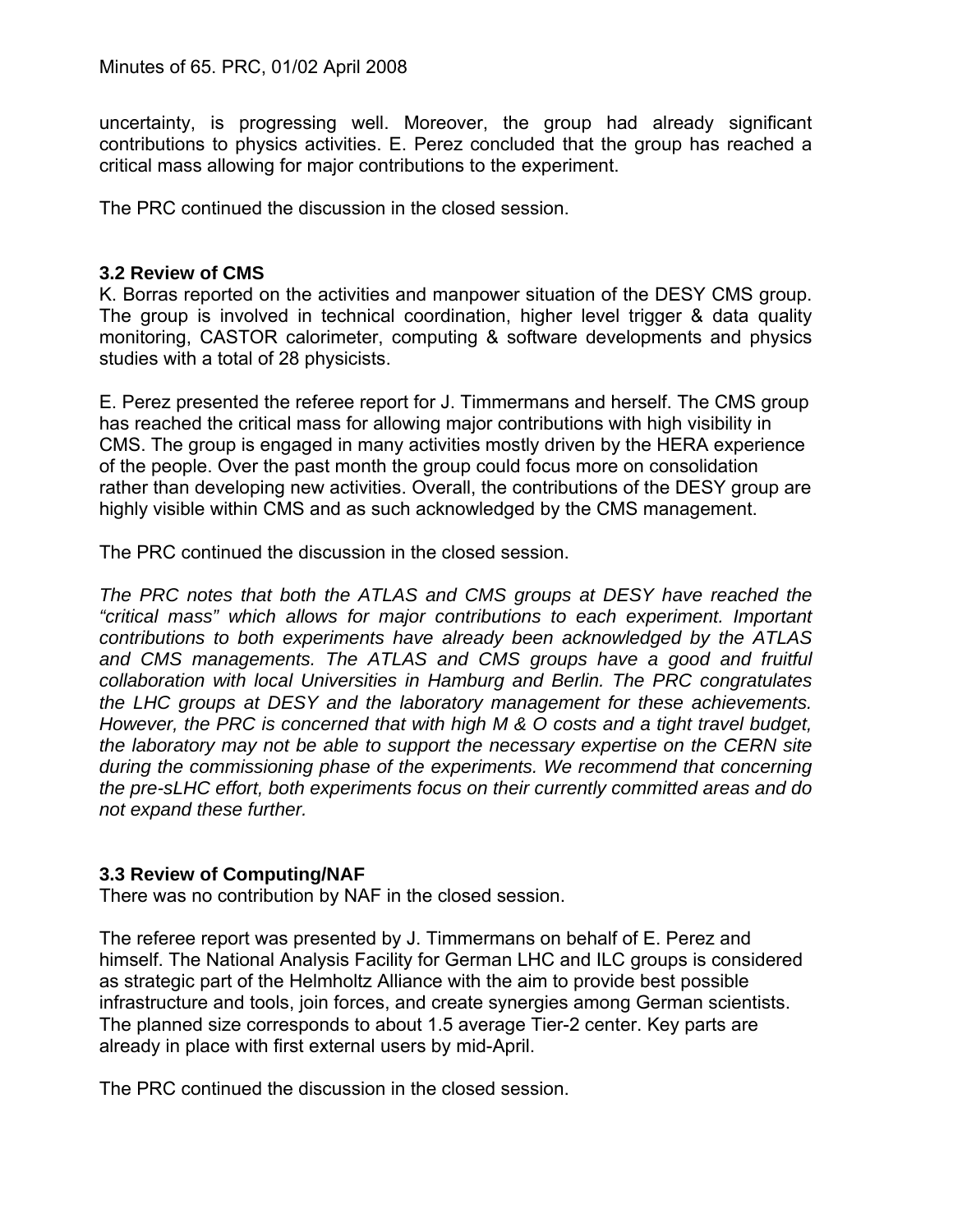*DESY has many excellent opportunities with the ATLAS and CMS experiments including involvement in physics analysis, high-level trigger and data-acquisition systems, software, commissioning and technical coordination, forward detectors and their physics, computing with a Tier-2 center, and the sLHC detector upgrades. DESY now has another opportunity, "National Analysis Facility" (NAF), as part of the strategic Helmholtz Alliance. The goal is to provide best possible infrastructure and tools to enhance analysis capabilities and to create synergies among German scientists at the LHC and ILC. Initially the facility will be used for the ATLAS and CMS scientists in the start-up phase. The PRC strongly supports the NAF as a powerful extension of early analysis capabilities for the German LHC and ILC community.* 

### **Item 4: Review of ILC R&D**

### **4.1 Review of TPC**

J. Timmermans reported briefly on the organization and manpower situation of the LCTPC collaboration. The collaboration has members from all three world regions. Recently, J. Timmermans was appointed as chairperson/spokesman of LCTPC succeeding R. Settles.

U. Koetz presented the PRC referee report of LCTPC. In 2007 an extensive review of LCTPC was carried out by the ILC tracking R&D review committee under the chair of Chris Damerell. U. Koetz suggested that PRC should discuss how the different reviews can be brought together. He further reported on the progress of the endplate design, with four available options: MWPC, GEMs, MicroMegas and CMOS pixel readout. Traditional MWPC however, are not favoured due to their limited space resolution. A concern is still ion feedback which will lead to sheets of ions under bad beam conditions drifting slowly to the cathode. This issue has to be settled and needs increased priority studies with small prototypes in high fields. The large prototype TPC with about 610 mm length and 720 mm diameter should demonstrate full tracking capability on a realistic large-scale prototype but experiences some delays. U. Koetz stated that the LCTPC has made good steps forward with convincing new results. The collaboration has grown worldwide. The main priority is now to get the large TPC prototype going. He also emphasized that there are more efforts necessary into simulations and correction tools.

The discussion was continued in the closed session.

*The PRC congratulates the LC TPC collaboration for making a good step forward. The collaboration produced convincing new results and has grown worldwide. The PRC recommends the collaboration to get a large prototype detector going. There is still a lot to do to make it work and to learn about operations, calibrations, data corrections and field corrections. The PRC recommends that the TPC collaboration puts more effort into simulations and correction tools. These will allow the*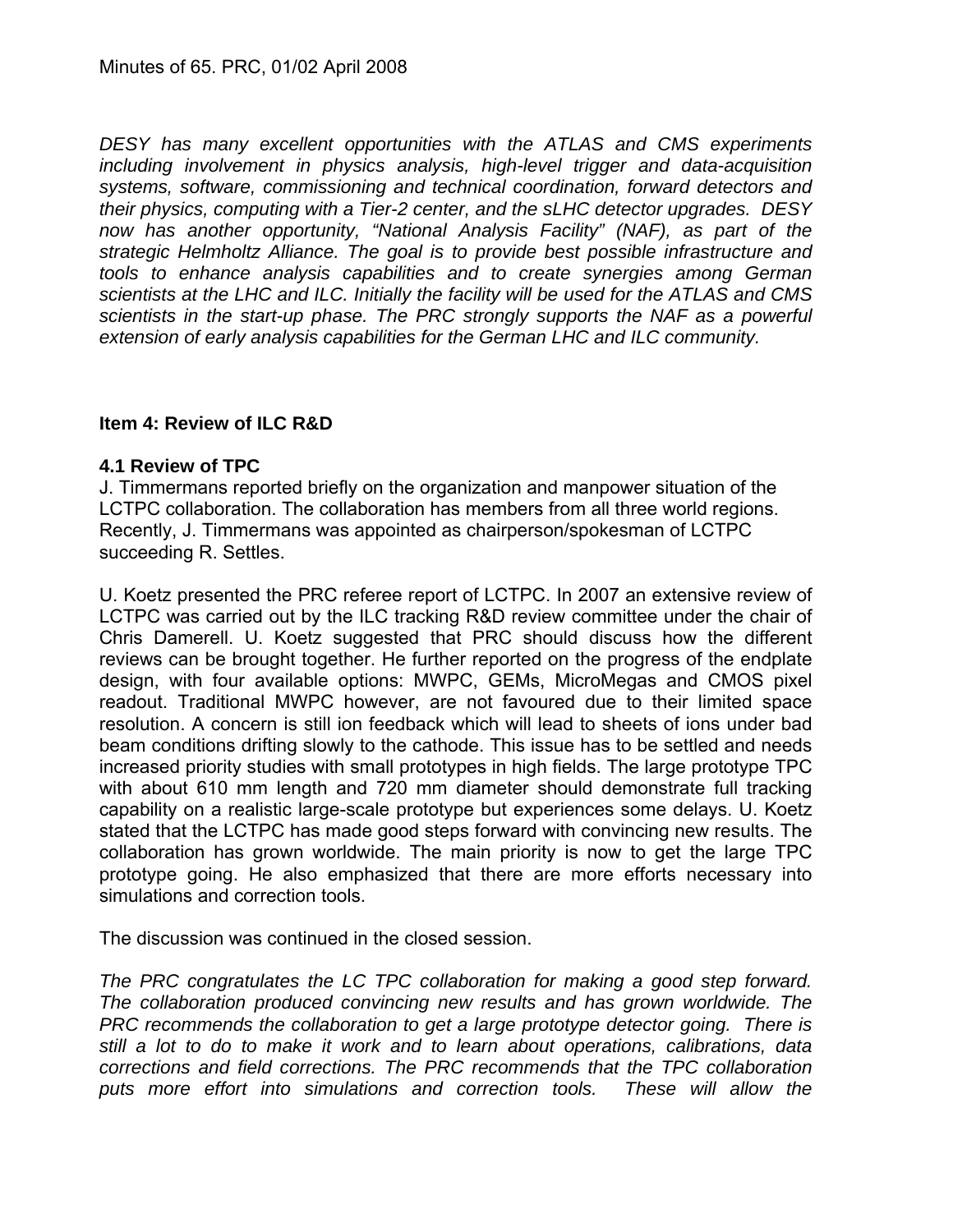*collaboration to study effects of endplate thickness on calorimetry, to simulate various detector conditions, and to simulate physics performance for detector choices.* 

### **4.2 Review of SiLC**

There was no contribution by the SiLC collaboration in the closed session.

A. White presented the referee report on behalf of J. Timmermans and himself. The SiLC R&D activities span essentially all aspects of silicon-based tracking for the ILC, apart from specific R&D for the vertex detectors. The SiLC collaboration is focused on R&D work on mechanics, electronics and sensors and can be considered as a horizontal collaboration whose R&D results can potentially affect the design of all ILC detectors with significant synergies to LHC R&D upgrade work. A. White summarized the progress of sensor development and tests with the R&D direction towards thinner and double-sided sensors manufactured from 8" wafers. Immediate goals in electronics development such as a first version of the 130nm CMOS digitizer chip directly bump-bonded to the silicon sensors were achieved. The SiLC collaboration has developed comprehensive test beam plans at various facilities in conjunction with other ILC R&D activities. As regards simulation work, SiLC is responsible for implementing silicon tracking elements in the ILD detector design for optimization studies and a large effort to develop fast and detailed simulation software has started. A. White finally concluded that the SiLC collaboration has made significant progress in many areas over the past year.

The PRC continued the discussion in the closed session.

*SiLC continues to be a very useful collaboration for drawing together R&D interests*  for Si-tracking at the Linear Collider. The R&D results being obtained will provide *essential information during the initial LOI phase currently being addressed by the various detector concept groups. The PRC congratulates the SiLC collaboration on the successful production and initial testing of new sensors from HPK, and applauds the activities to develop contacts with new vendors to be qualified as producers of new generations of sensors. The PRC recognizes the progress made towards a high degree of the front-end electronics integration and looks forward to results from the integrated systems from the upcoming test beam runs. The PRC recommends the SiLC collaboration to produce timely analysis and results from the DESY/CERN test beams in 2008 to feed into the preparation of LOIs.* 

# **Item 5: Review of HERA Experiments**

### **5.1 Review of H1 Experiment**

C. Vallee reported on behalf of the H1 Collaboration. The second full HERA II data reprocessing was performed within one month representing now the current best knowledge of all sub-detectors. A new re-processing is foreseen in autumn.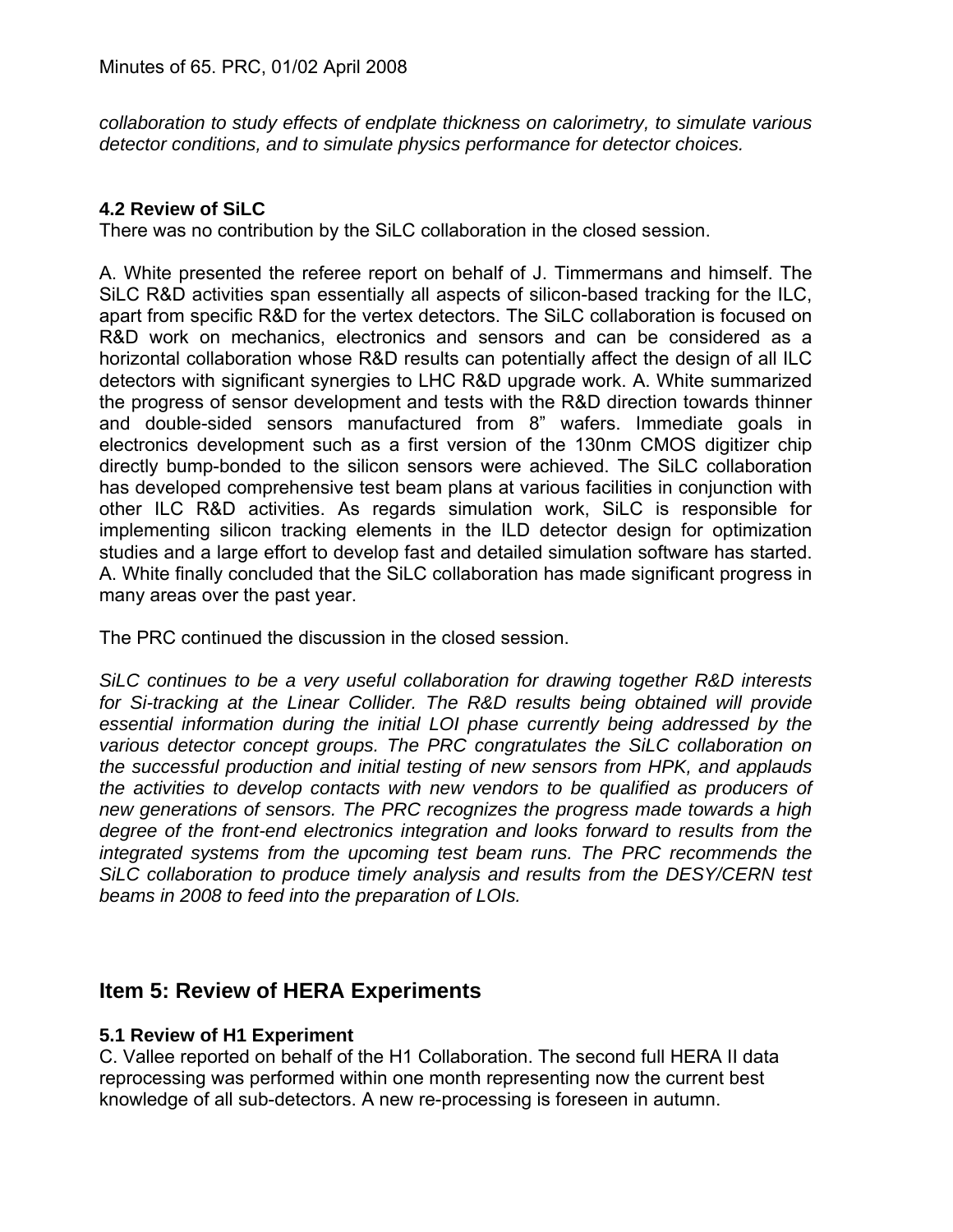The MC production team was strengthened and the GRID production is now distributed on several major centres in Europe (DESY-UK-France-Russia…). C. Vallee emphasized that adequate GRID resources are granted up to now, but has to be followed closely with start of LHC.

C. Vallee showed very preliminary results of the high  $Q^2$  data analysis on the longitudinal structure function  $F_L$  using the LAr calorimeter. The result will be released for the Moriond Conference. A recently released H1 and ZEUS combined QCD fit of parton density functions (pdf) was presented as well. He pointed out that the era of high precision pdfs at low x has been entered. The HERA II high  $Q^2$  data will further constrain the overall picture of proton pdfs which will serve as a crucial input to LHC experiments.

The referee report was presented by P. Buchholz. He stressed that H1 has clearly prioritized physics analysis topics. The preliminary results on  $F<sub>L</sub>$  are very promising. Moreover, the combined H1/ZEUS analyses on pdfs are working well yielding impressive results.

As regards the collaboration, new post-docs and students are fortunately joining. The DESY fellows and sufficient support for Eastern groups are vital and essential. Concerning Computing H1 is currently well supported by several major GRID centres and any support should be given to H1 in their efforts to secure sufficient GRID computing resources after LHC startup.

The PRC continued the discussion in the closed session.

### **5.2 Review of ZEUS Experiment**

The ZEUS report in the closed session was given by T. Haas. He outlined the focus on the physics questions for the years 2008 to 2012. Current emphasis is put on the grand reprocessing of all HERA-II data until latest middle 2009. The ZEUS plan is to publish 10-15 papers/year in the future years. Although there are 80 on-going analyses, about 20 of them are heavily affected by manpower. This is particularly a concern after middle 2009. T. Haas stressed that not only sufficient computing power for simulation, reconstruction and analysis is necessary, but also enough manpower resources at today's level is required. In particular, funding travel to and from DESY and funding for inviting Eastern European colleagues is needed.

T. Haas reported briefly on the status of the ZEUS dismantling. The removal of most parts so far is as scheduled. The next major step is the shipment of the various UCAL modules to the Nevada Test site, which is expected to be finished by September. Afterwards, dismantling of the inner detector, beam pipe, solenoid and yoke starts.

G. Quast presented the referee's report summarizing the personnel situation and necessary requirements on resources for ZEUS. Continued support by DESY and BMBF in forthcoming POF period is of prime importance.

The PRC continued the discussion in the closed session.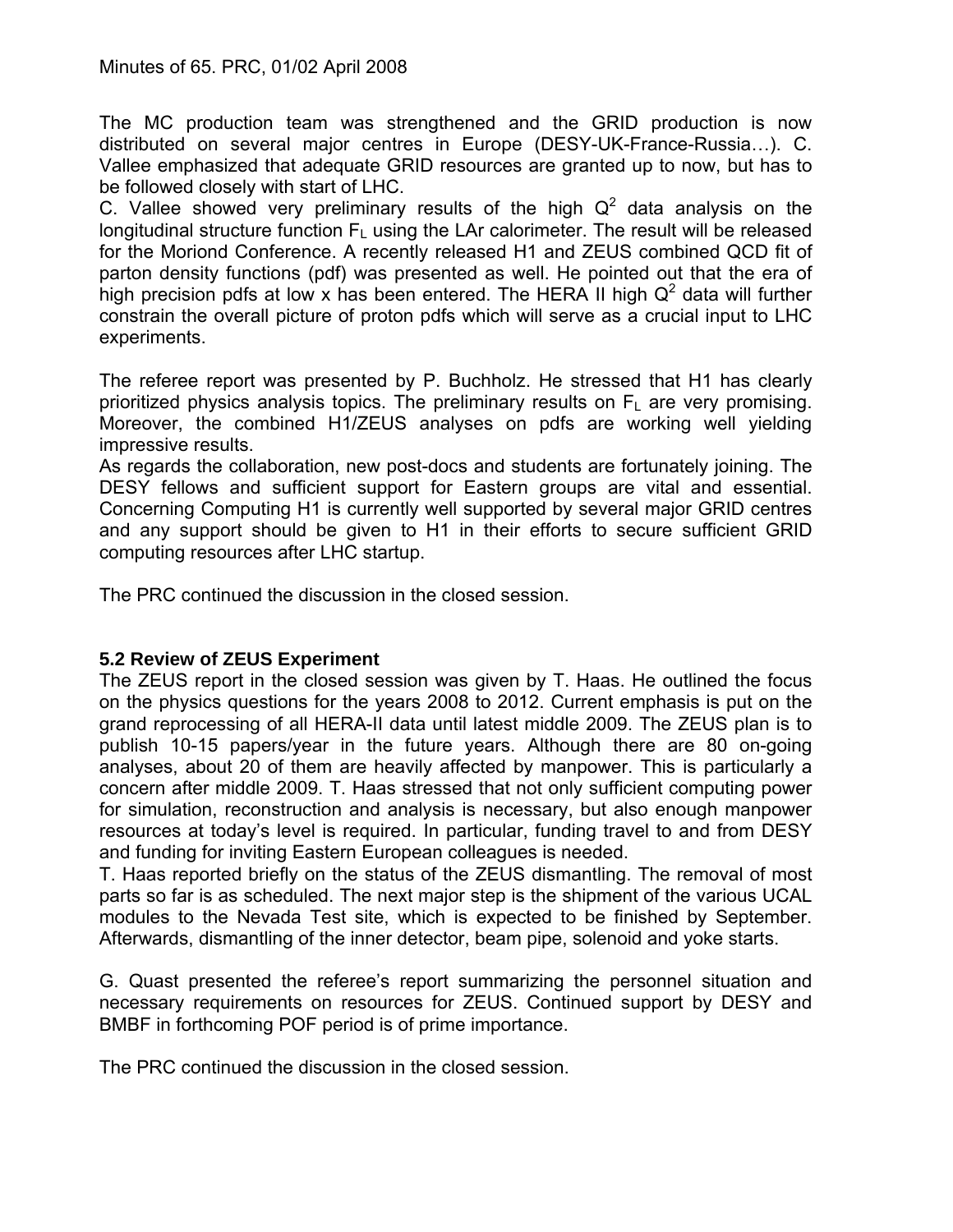*The PRC congratulates the H1 and ZEUS collaborations for the continuous production of high quality physics results and for the combined H1/ZEUS analyses including impressive results of PDF fits. The PRC is impressed with the H1 collaboration's preliminary FL measurements and is looking forward to hearing the ZEUS's measurements at PRC66. The PRC commends the experiments for making good progress on dismantling the detectors. Both the H1 and ZEUS collaborations have defined priorities for physics analyses and plan to publish high priority analyses in a couple of years. We recommend that the laboratory continue the high level of support for the collaborations to guarantee excellent physics results and publications in the coming years. These include support of their efforts in securing sufficient Grid computing resources for Monte Carlo production, especially in 2008/9. Although the physicist resources to complete important physics analyses appear to be sufficient, the PRC recommends that the experiments and the laboratory pay special attention to the personpower development. To mitigate resource issues, the PRC encourages the collaborations to motivate their institutes to continue harvesting physics from the HERA data and encourages initiatives to strengthen links to the LHC.* 

### **5.3 Review of POL2000 Experiment**

B. Sobloher reported on the status of the POL2000 analysis, a common H1, ZEUS and HERMES analysis effort on polarization. Progress has been made in understanding the data. The goals are to finish the analyses of the longitudinal (LPOL) and transverse (TPOL) polarimeters. However, there are nearly no resources available for LPOL, while one PhD-student is still working on the TPOL analysis. Currently, the combined uncertainty on polarization amounts to 3.4%. Improvements in understanding the systematic errors can only be expected if the serious manpower limitation can be resolved.

P. Buchholz presented the referee's report on POL2000. He acknowledged the impressive progress in understanding the cavity LPOL and TPOL data. He pointed further out that the analysis effort severely lacks manpower and without additional resources the current best knowledge of 3.5%.

The PRC continued the discussion in the closed session.

*The PRC congratulates the polarization team for their impressive progress on understanding the cavity LPOL data and systematics and the TPOL simulation. The team now needs to complete the assessment of systematic uncertainties and to integrate the cavity measurements into the final polarimeter analysis. The PRC is concerned that the analysis effort still lacks scientist resources for a timely conclusion on the final uncertainty determination and the PRC concludes that without additional effort in the near future the final systematic uncertainty will likely remain at 3.5%, about a factor of 2 worse than aimed at for precision electroweak physics.*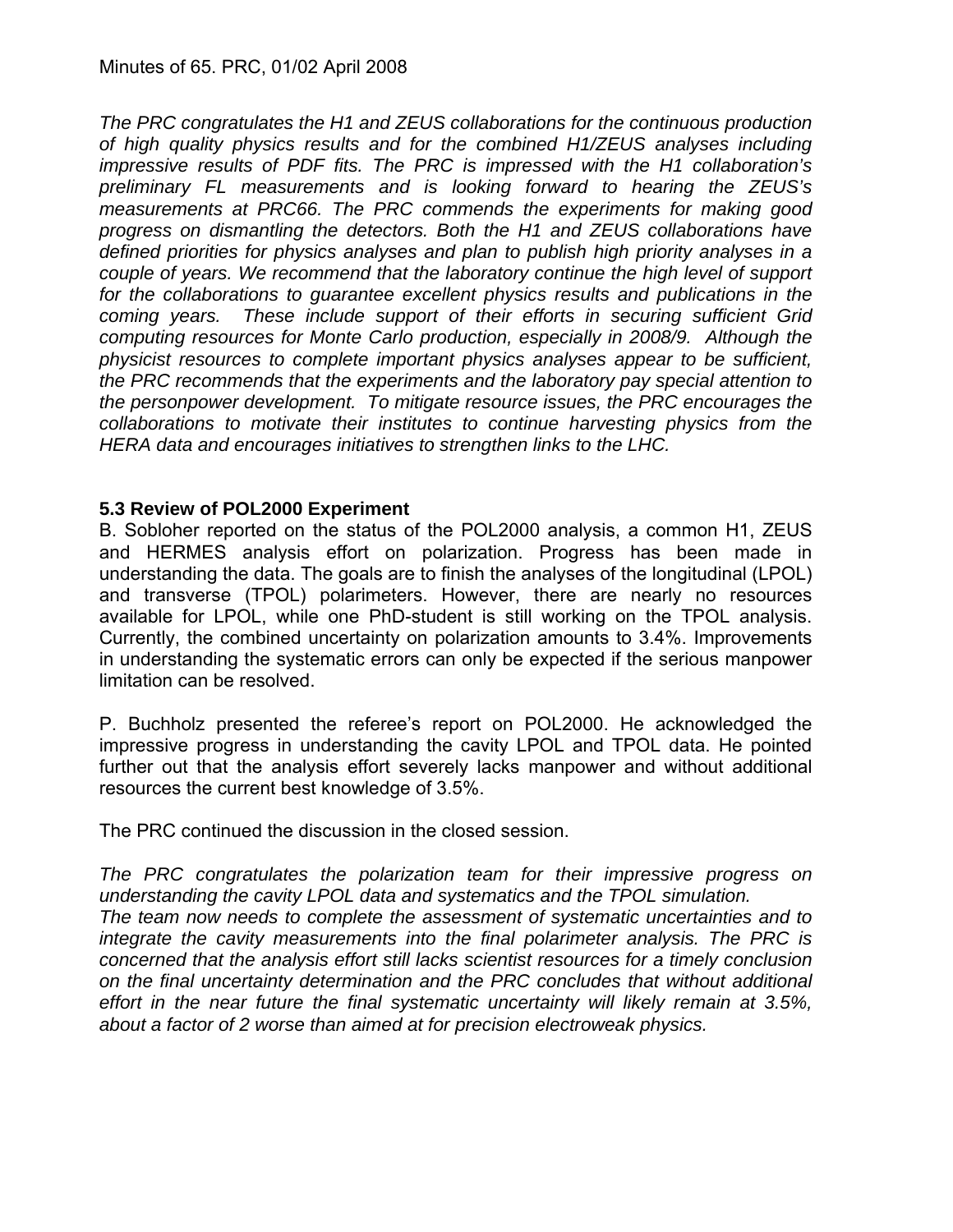### **5.4: Review of HERMES Experiment**

E. Kinney presented the HERMES report in the closed session. He emphasized the challenges in the full commissioning of the HERMES silicon recoil detector with observed non-linearity of the high gain readout of the chips. A new calibration of the sensors is necessary. He further illustrated the manpower situation at HERMES: The number of postdocs and senior staff seem stable but they are not taking on as many students. Support from DESY and HERMES institutions is required to keep critical core of first time postdocs and soon-to-graduate PhDs. E. Kinney reported on the HERMES publication status. Since last PRC meeting three manuscripts were submitted to journals, two long manuscripts are under final collaboration review and 8 drafts are in preparation.

The Referee report was presented by N. Saito on behalf of R. Milner and himself. He pointed out that HERMES has added new crucial information on the spin structure of the nucleon, especially concerning the significant results on  $\Delta S(x)$  and  $J_{ud}$ . The recoil detector analysis is making solid progress and a transition from detector performance understanding to physics analysis will happen soon. First results are expected in the fall and physics results by end of this year.

The PRC continued the discussion in the closed session.

*The PRC congratulates the HERMES collaboration for the steady stream of highquality physics results and for solid progress on data analysis to understand the performance of the recoil detector. We are pleased with the collaboration for establishing a plan for their management and clear analysis and publication priorities for the next few years. The PRC recommends that the collaboration's focus be on transitioning from understanding the detector performance to physics analysis of recoil data and that the laboratory continues the high level of support for the collaboration in order to guarantee excellent physics results and publications in the coming years.* 

### **Item 6: Proposal of Lepton-Nucleon Scattering Experiment at DORIS**

R. Milner presented the status of the proposal for a new experiment at DORIS using the available MIT-BLAST detector and an unpolarized hydrogen gas target with the goal to determine the contribution of multiple photon exchange processes and to resolve the existing discrepancy in lepton-nucleon scattering data. R. Milner reported that the proposed experiment was now renamed to OLYMPUS<sup>[1](#page-9-0)</sup>.

*The PRC notes that discussions of the last months showed that there are presently no "showstoppers" identified in running DORIS or installing and operating OLYMPUS (the*  former BLAST detector) in parallel with the DORIS light source. Currently the *OLYMPUS experiment has more than 30 physicists from 10 institutions in Germany, Italy, Russia, U.K. and U.S. and about 100 people are needed to execute the* 

<span id="page-9-0"></span> $\overline{a}$ <sup>1</sup> P**O**siton-proton and e**L**ectron-proton elastic scattering to test the h**Y**pothesis of **M**ulti-**P**hoton exchange **U**sing DORI**S**.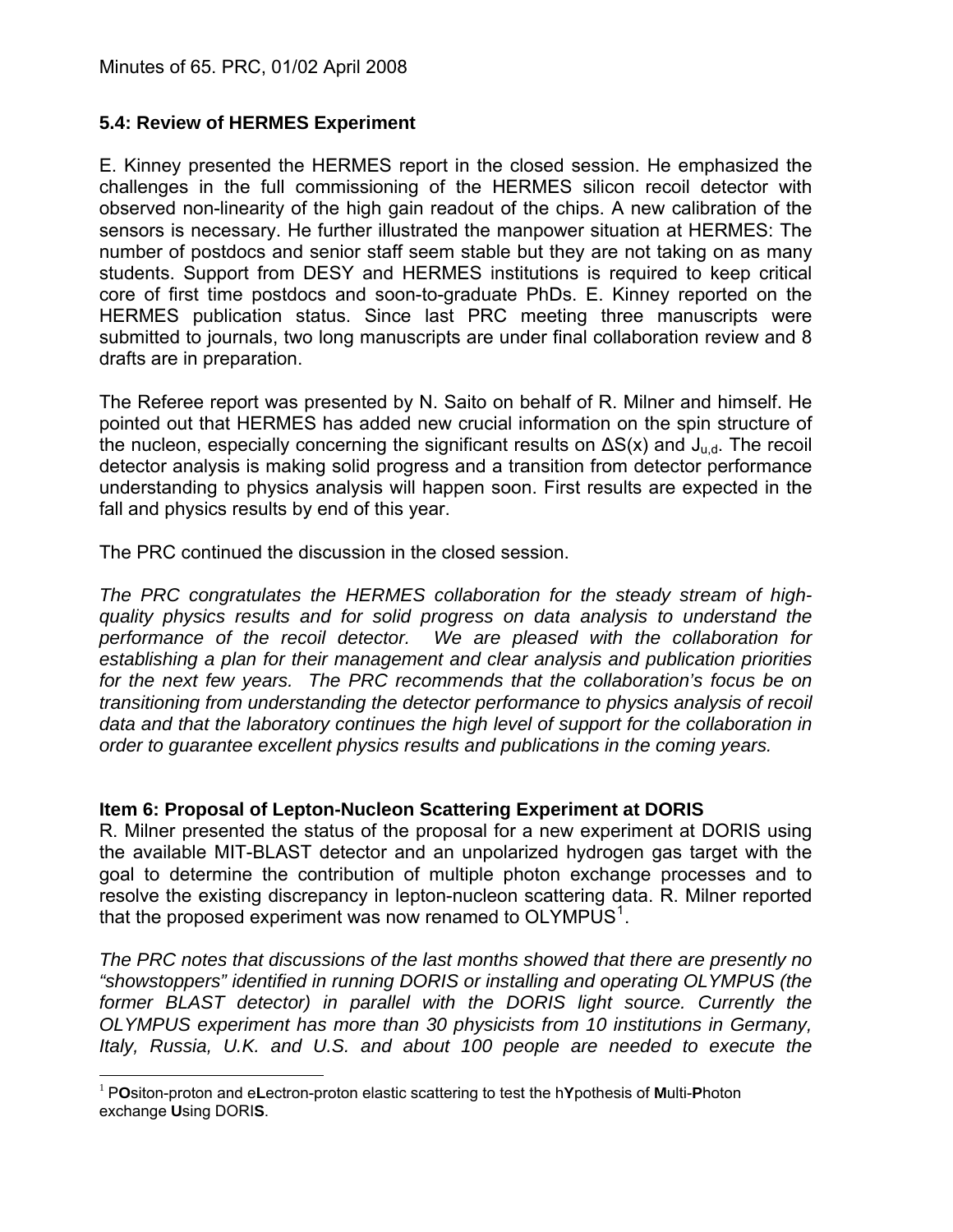Minutes of 65. PRC, 01/02 April 2008

*experiment. Since there is a window of about 3 years between 2009 and 2012 opening up for many other groups to join this experiment, the PRC believes that formal encouragement by the laboratory on the OLYMPUS experiment at this time will be very helpful. The PRC strongly encourages the collaboration to proceed and prepare a detailed proposal with a formal collaboration and details of funding by summer 2008.* 

### **Item 7: Review of ALPS**

A. Lindner reported on the near term future of ALPS. The purchase of the new photo detector is underway which will improve the sensitivity of the experiment by a factor of 5. As regards the set up of the optical cavity in the magnet A. Lindner explained the current schedule expecting to reach 300W operation by early summer and on midterm future plans to aim at a laser power of 10kW and installations of phase shifting plates to enhance the mass sensitivity. A. Lindner further reported on the necessary investments and financing as well as on personnel matters with new support from the Albert-Einstein Institute in Hannover.

The ALPS referee report was given by G. Quast on behalf of J. Kühn and himself.

The PRC continued the discussion in the closed session.

The ALPS group has modified its proposal a couple of times since the original *proposal reviewed by the PRC in Feb. 2007. The current focus is no longer the test of the PVLAS signal, but the general search for light particles. The immediate steps to exceed the sensitivity of competing experiments involve increasing the laser power by installing a cavity in the magnet with a new partner, the MPI for Gravitational Physics (Albert Einstein Institute), and installing a better photon detector. The PRC recommends to proceed rapidly with the immediate improvements. In the more remote future, ALPS plans to install phase shifting plates and to increase the laser power inside the cavity up to ~10kW in order to increase the mass range of new particles.*  The PRC notes that although installation of the phase shifters appears to be easy to *achieve improvement, it would need early study of technical implications on the operation of the laser system. The PRC is concerned about lacking physicist resources on the DESY site, and encourages the ALPS group to actively seek Ph.D. students and postdocs working full-time on the project. The PRC also encourages negotiations with the Albert-Einstein institute on the conditions to install and operate the high-power cavity. The PRC welcomes on-going collaboration with theorists to explore the various scenarios in reach of ALPS and for the interpretation of the data.* 

### **Item 8: Review of Astroparticle Physics**

C. Spiering presented the "Deep Core" plans at IceCube to install six additional strings equipped with 60 DOMs each in the center of the IceCube array. Project funding could be secured through Sweden, Belgium and German Universities such that no request to DESY is made. He further mentioned that thoughts have been also given to re-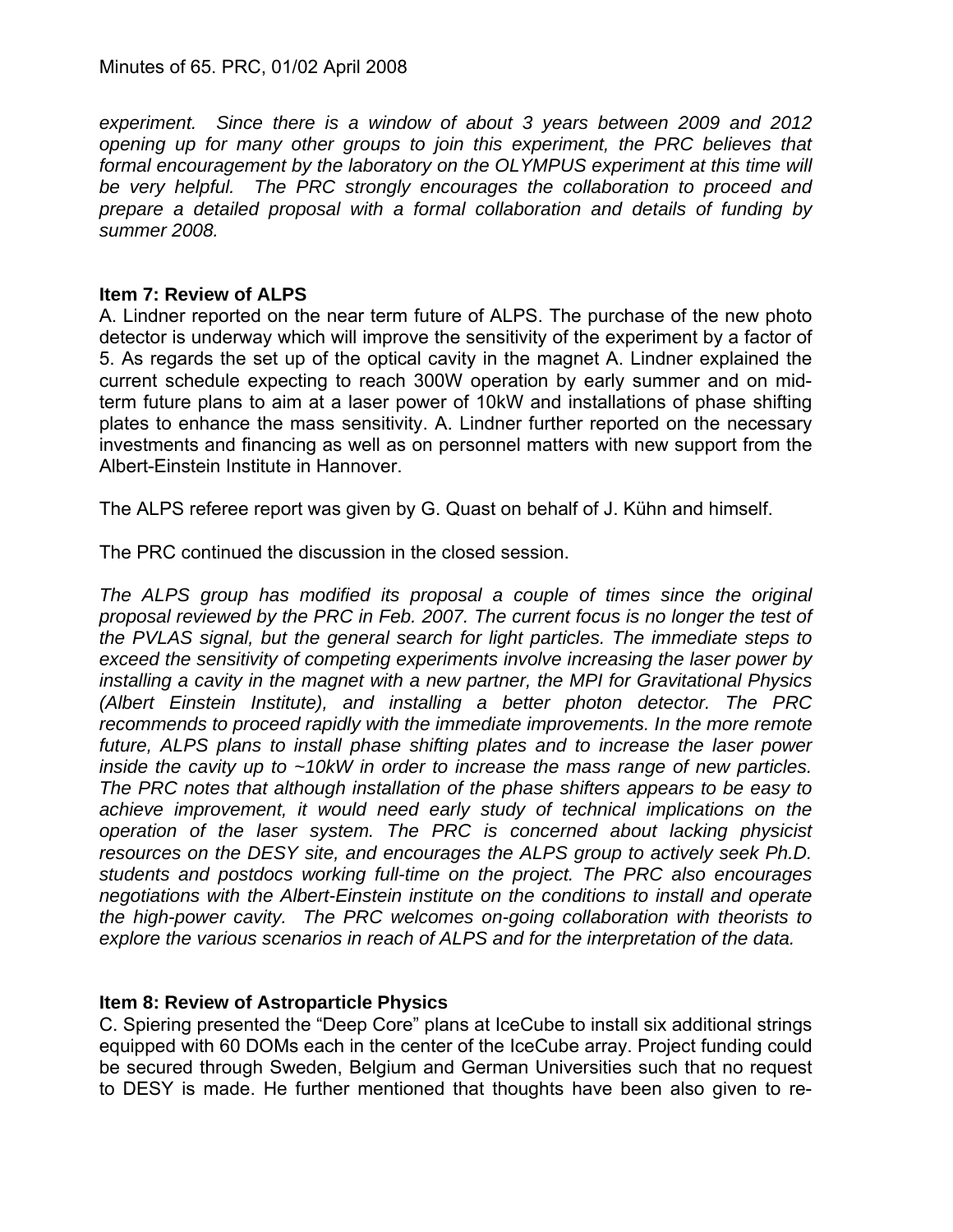### Minutes of 65. PRC, 01/02 April 2008

configure the last 6 to 11 standard strings of the outer ring into a larger arc without any additional hardware needed. A decision about this plan will be made by 2009. Both proposals would significantly enhance the physics capability by increasing the sensitivity at the low and high energy end. C. Spiering emphasized further that the outer arc installation could be used for the co-deployment of acoustic detector devices. At the next PRC meeting a presentation on first results from SPATS (South Pole Acoustic Test Setup) will be shown, in particular on noise levels and attenuation length measurements. These results will serve as crucial input before making any further proposals of a co-deployment of acoustic devices in the outer arc.

S. Schlenstedt presented the Cherenkov Telescope Array (CTA) project, as a new advanced facility for ground-based gamma ray astronomy which ideally complements the existing activities in neutrino astrophysics in a multi-messenger approach. The CTA project schedule foresees a 2008-2011 R&D and prototyping phase with the aim of a prototype standard telescope followed by construction of the array in the years 2012 to 2017. The planned DESY contributions in the R&D and prototyping phase are trigger & sensitivity studies, work on an array remote operation center, and design and prototyping of the drive and control system.

The Astroparticle referee report was given by G. Anton on behalf of T. Lohse and herself. She stressed the success of the soon to be finished production of the DOMs at DESY Zeuthen and the fast commissioning of IceCube. First physics results from IceCube with 9 strings were already published. The aim of the acoustic studies with SPATS is to describe in a quantitative way the acoustic sensitivity to neutrino signals in ice. For this a long-term observation of acoustic background is necessary. In this effort DESY is the leading institute. G. Anton expressed her expectations of a detailed report on acoustic results at the next PRC meeting. G. Anton further mentioned that CTA is a top priority project of ApPEC. The project would fit well with the DESY capabilities and with the DESY experiences from operation and construction of large scale HEP experiments.

The PRC continued the discussion in the closed session.

*The PRC recognizes that about 50% of IceCube is installed, faster than expected, and IceCube physics analysis has begun. The PRC also notes that DESY's hardware contribution will be complete in 2008 and DESY's participation in Baikal finishes in 2008. DESY is leading the R&D on acoustic detectors on IceCube. The PRC looks forward to definitive results from test data taken in the end of 2007 at PRC66. The DESY group contributes significantly to the physics analysis and is leading point source analyses, especially with multi-messenger techniques. The PRC acknowledges that with strong participation and leadership roles in Baikal, Amanda, IceCube, and IceTop experiments and Acoustics detection development, DESY's astroparticle physics activities have been very successful and internationally visible. With termination of Baikal and completion of IceCube construction in the near future, DESY wants to redirect resources towards a major next generation gamma-ray observatory such as CTA to expand the multi-messenger technique and secure*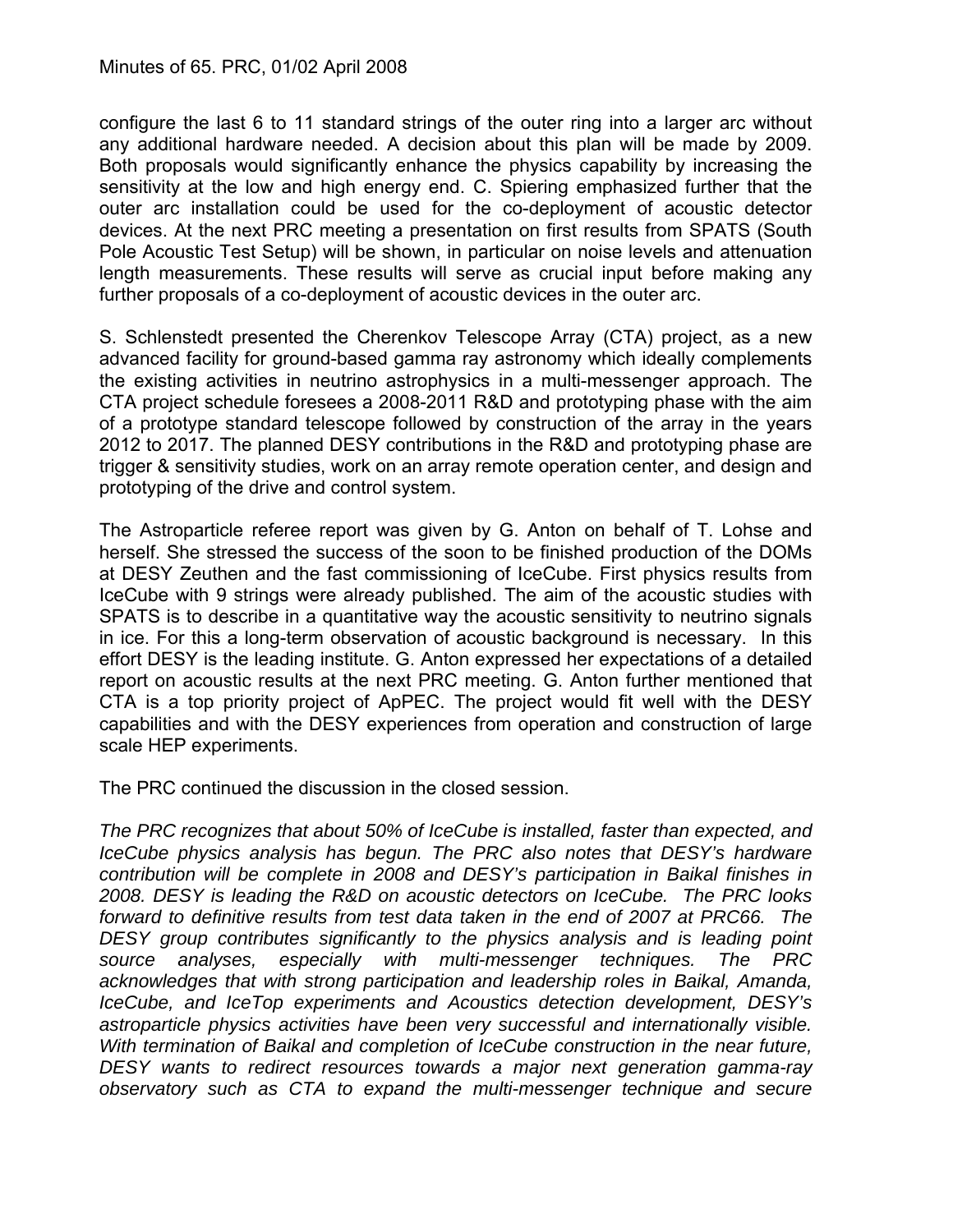*DESY's leading role in astroparticle physics in the next decade. The PRC strongly supports this plan. The PRC recommends that the analysis of IceCube data should have the first priority and the engagement in CTA should be firmly established. The PRC underlines the importance to study the performance of acoustic detectors in IceCube.* 

### **Item 9: DESY 5 Year Program Oriented Funding Planning**

The PRC had a first discussion on the DESY roadmap in preparation of the second 5 year cycle of the Program Oriented Funding of the Helmholtz Association. In particle physics, the theme is the Terascale physics at the energy frontier with HERA (data analysis and knowledge transfer to LHC), LHC (operations, data analysis, and upgrades), ILC (accelerator and detector R&D), and theory. These are presently all embedded within the Helmholtz Alliance. In astroparticle physics, the program consists of IceCube data analysis, R&D on acoustic detectors, and the next generation gamma-ray observatory such as CTA. Possible projects outside POF include ALPS upgrades and OLYMPUS. The PRC strongly supports the proposed DESY roadmap. Detailed discussions have to await clarification of boundary conditions such as starting values for funding. The PRC will continue the discussion with the DESY management via intermediate phone meetings to help prepare the final draft. The PRC will review the final draft at PRC66.

### **The current list of PRC referees:**

| P. Buchholz, T. Lohse:   | H1                   |
|--------------------------|----------------------|
| R. Milner, N. Saito:     | <b>HERMES</b>        |
| N. Saito:                | <b>BLAST/Olympus</b> |
| Y.-K. Kim, G. Quast      | <b>ZEUS</b>          |
| G. Anton, T. Lohse       | AMANDA/IceCube/CTA   |
| P. Buchholz, R. Milner:  | <b>POL2000</b>       |
| A. White, J. Timmermans: | R&D for the ILC      |
| W. Hollik, J. Kühn:      | <b>Theory</b>        |
| E. Perez, J. Timmermans: | <b>LHC</b>           |
| J. Kühn, G. Quast        | <b>ALPS</b>          |
|                          |                      |

#### **Invited Reviewer at 65. PRC**

U. Koetz **ILC R&D - TPC**